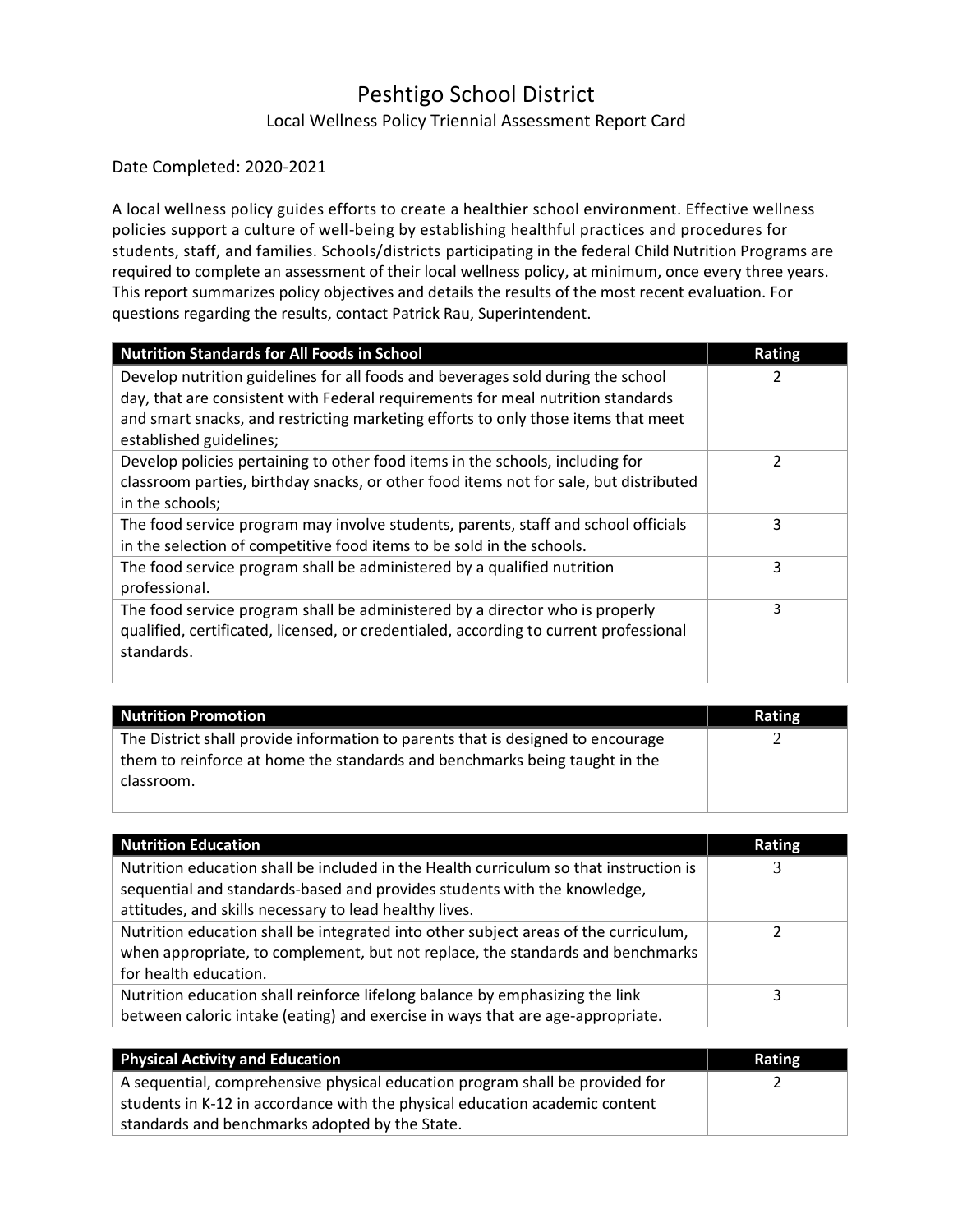| <b>Physical Activity and Education</b>                                                | <b>Rating</b>            |
|---------------------------------------------------------------------------------------|--------------------------|
| Planned instruction in physical education shall be sufficient for students to achieve | 3                        |
| a proficient level with regard to the standards and benchmarks adopted by the         |                          |
| State.                                                                                |                          |
| Planned instruction in physical education shall promote participation in physical     | 3                        |
| activity outside the regular school day.                                              |                          |
| Planned instruction in physical education shall meet the needs of all students,       | 3                        |
| including those who are not athletically gifted.                                      |                          |
| Planned instruction in physical education shall take into account gender and          | 3                        |
| cultural differences.                                                                 |                          |
|                                                                                       |                          |
| Physical activity and movement shall be integrated, when possible, across the         | 3                        |
| curricula and throughout the school day.                                              |                          |
| The school shall provide information to families to encourage and assist them in      | $\overline{\mathcal{L}}$ |
| their efforts to incorporate physical activity into their children's daily lives.     |                          |
| All students in grades 7-12 shall have the opportunity to participate in              | 3                        |
| interscholastic sports programs.                                                      |                          |
|                                                                                       |                          |
| Physical activity shall not be employed as a form of discipline or punishment.        | 3                        |

| <b>Policy Monitoring and Implementation</b>                                                                                                                                                                                                                                                                                                                                                                                                                                                                                               | <b>Rating</b> |
|-------------------------------------------------------------------------------------------------------------------------------------------------------------------------------------------------------------------------------------------------------------------------------------------------------------------------------------------------------------------------------------------------------------------------------------------------------------------------------------------------------------------------------------------|---------------|
| The District Administrator shall require that the District retains documentation<br>pertaining to the development, review, evaluation, and update of the policy,<br>including: copy of the current policy; documentation pertaining to the most recent<br>assessment of implementation of wellness initiatives identified in the<br>policy; documentation of efforts to publicize the policy; and documentation of<br>efforts to review and update the policy, including identification of the participating<br>and invited stakeholders. |               |

## **Section 2: Progress Update**

Progress towards nutritional and physical education/activity goals continues to evolve. Students participate in activities that are designed around universal and local interests. Continued work needs to be completed related to mental health.

## **Section 3: Model Policy Comparison**

A required component of the triennial assessment is to utilize the Rudd Center's Wellness School Assessment Tool (WellSAT) for comparison of the Local Wellness Policy to a Model Wellness Policy. The WellSAT includes 67 best practice policy items related to nutrition education; nutrition standards for foods; physical education and activity; wellness promotion and marketing; and implementation, evaluation, and communication. The comparison identified policy strengths and areas for improvement.

### **Local Wellness Policy Strengths**

- Community Resource information is provided to connect students, staff, and parents to support systems.
- Large group instruction is provided through the Life Skills course in 8th grade which addresses SEL topics.